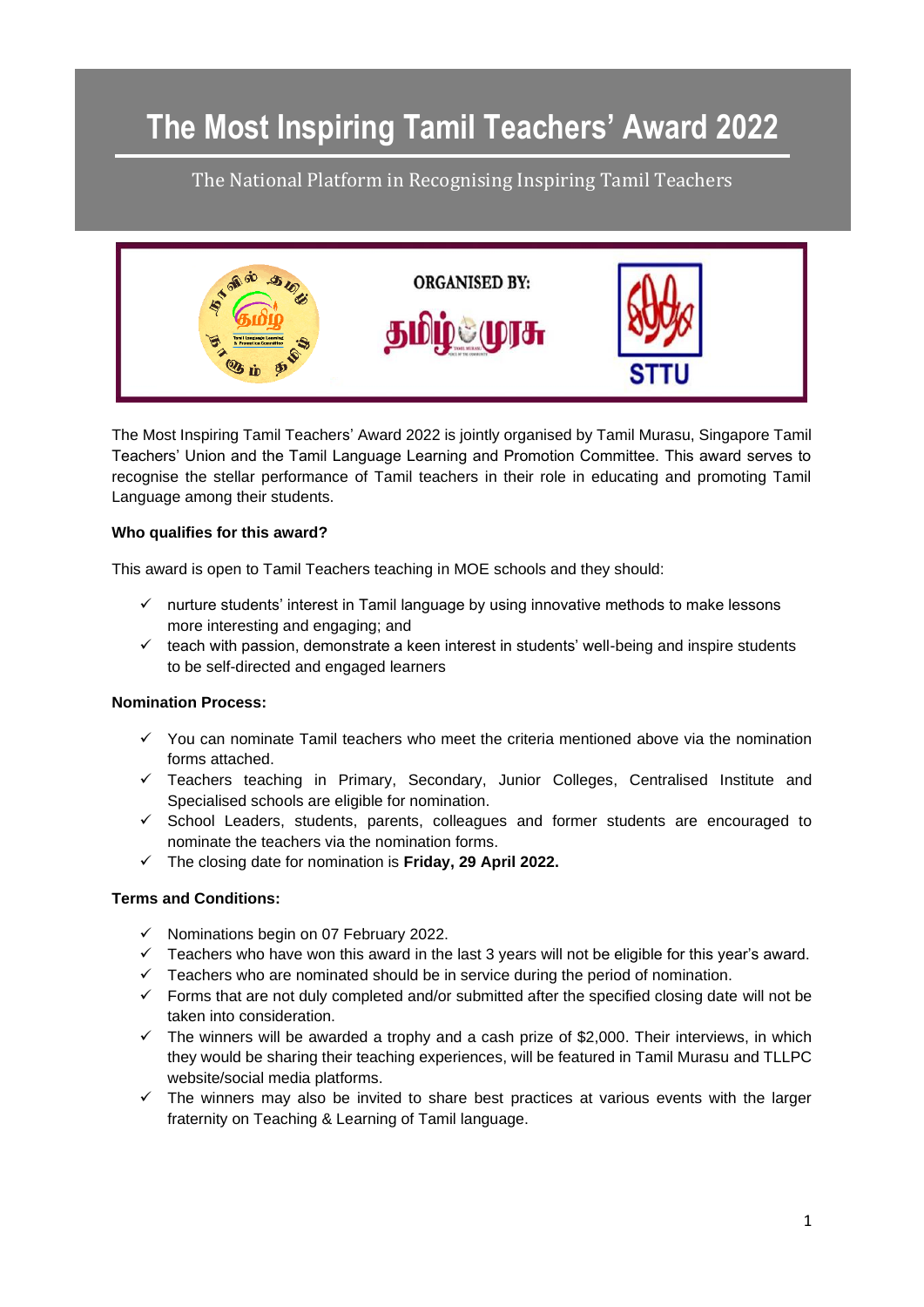# **The Most Inspiring Tamil Teacher Award 2022**

### **Nomination Form**

| Nominee:                                               |                                                                            |
|--------------------------------------------------------|----------------------------------------------------------------------------|
| <b>Teacher's Full Name</b>                             |                                                                            |
| Name of School and Address                             |                                                                            |
| Teacher's contact number                               |                                                                            |
| <b>Nominated By:</b>                                   |                                                                            |
| <b>Full Name</b>                                       |                                                                            |
| <b>Address</b>                                         |                                                                            |
| <b>Contact Number</b><br>Email address                 |                                                                            |
| Relationship to Nominee<br>(Please circle accordingly) | Student / Student's Parent / Colleague /<br>Former Student / School Leader |

### **Reasons for Nomination:**

This award is open to Tamil Teachers teaching in MOE schools and they should:

- ✓ nurture students' interest in Tamil language by using innovative methods to make lessons more interesting and engaging; and
- ✓ teach with passion, demonstrate a keen interest in students' well-being and inspire students to be self-directed and engaged learners

\_\_\_\_\_\_\_\_\_\_\_\_\_\_\_\_\_\_\_\_\_\_\_\_\_\_\_\_\_\_\_\_\_\_\_\_\_\_\_\_\_\_\_\_\_\_\_\_\_\_\_\_\_\_\_\_\_\_\_\_\_\_\_\_\_\_\_\_\_\_\_\_\_\_\_\_\_\_\_\_\_\_\_

\_\_\_\_\_\_\_\_\_\_\_\_\_\_\_\_\_\_\_\_\_\_\_\_\_\_\_\_\_\_\_\_\_\_\_\_\_\_\_\_\_\_\_\_\_\_\_\_\_\_\_\_\_\_\_\_\_\_\_\_\_\_\_\_\_\_\_\_\_\_\_\_\_\_\_\_\_\_\_\_\_\_\_

\_\_\_\_\_\_\_\_\_\_\_\_\_\_\_\_\_\_\_\_\_\_\_\_\_\_\_\_\_\_\_\_\_\_\_\_\_\_\_\_\_\_\_\_\_\_\_\_\_\_\_\_\_\_\_\_\_\_\_\_\_\_\_\_\_\_\_\_\_\_\_\_\_\_\_\_\_\_\_\_\_\_\_

\_\_\_\_\_\_\_\_\_\_\_\_\_\_\_\_\_\_\_\_\_\_\_\_\_\_\_\_\_\_\_\_\_\_\_\_\_\_\_\_\_\_\_\_\_\_\_\_\_\_\_\_\_\_\_\_\_\_\_\_\_\_\_\_\_\_\_\_\_\_\_\_\_\_\_\_\_\_\_\_\_\_\_

\_\_\_\_\_\_\_\_\_\_\_\_\_\_\_\_\_\_\_\_\_\_\_\_\_\_\_\_\_\_\_\_\_\_\_\_\_\_\_\_\_\_\_\_\_\_\_\_\_\_\_\_\_\_\_\_\_\_\_\_\_\_\_\_\_\_\_\_\_\_\_\_\_\_\_\_\_\_\_\_\_\_\_

\_\_\_\_\_\_\_\_\_\_\_\_\_\_\_\_\_\_\_\_\_\_\_\_\_\_\_\_\_\_\_\_\_\_\_\_\_\_\_\_\_\_\_\_\_\_\_\_\_\_\_\_\_\_\_\_\_\_\_\_\_\_\_\_\_\_\_\_\_\_\_\_\_\_\_\_\_\_\_\_\_\_\_